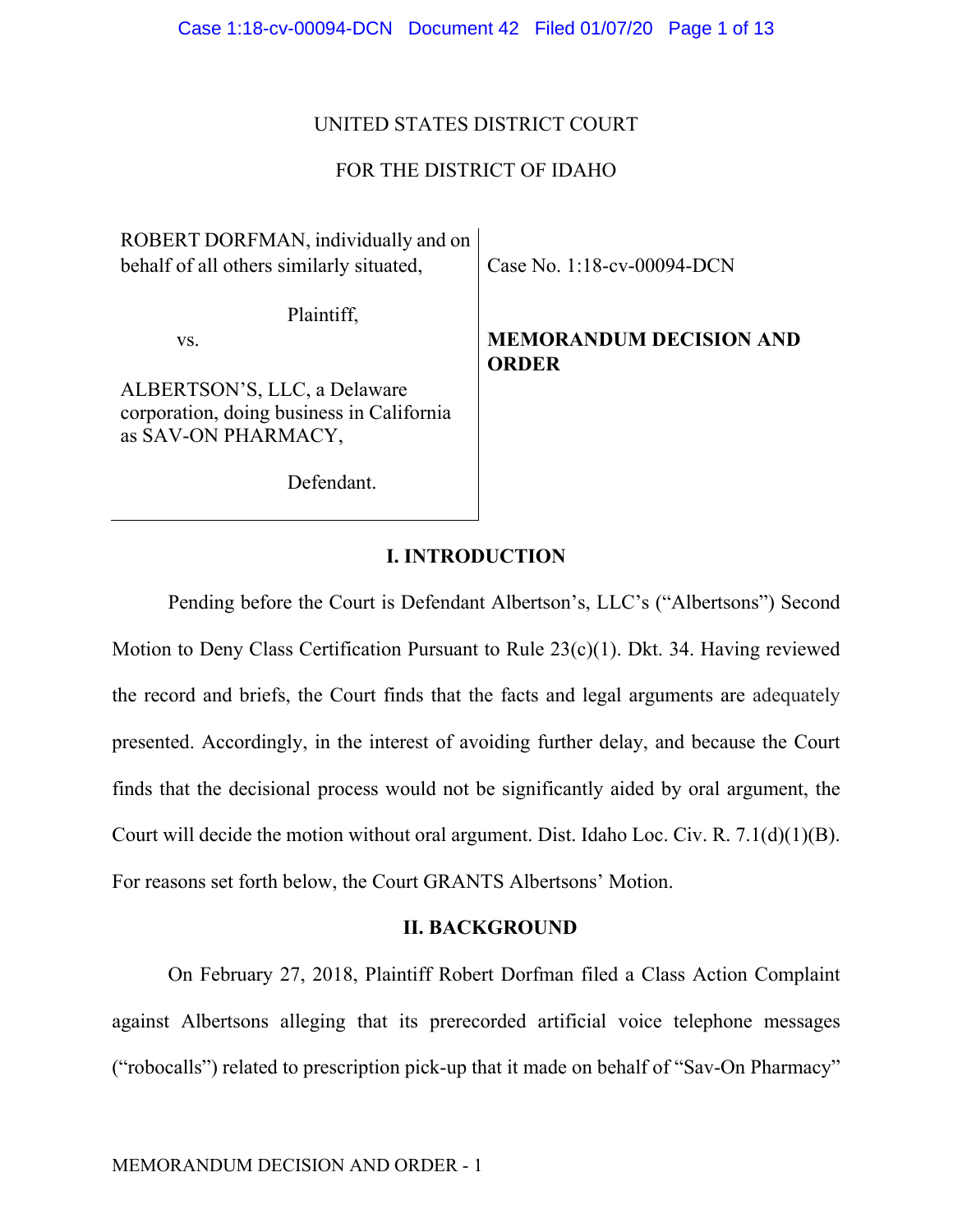### Case 1:18-cv-00094-DCN Document 42 Filed 01/07/20 Page 2 of 13

("Sav-on") violated the Telephone Consumer Protection Act of 1991 ("TCPA"). Dkt. 1. On May 2, 2018, Albertsons filed a motion to dismiss based on an affirmative statutory defense. Dkt. 4. The Court denied Albertsons' motion on October 18, 2018, finding the calls at issue did not, as a matter of law, fall within the "emergency purposes"<sup>1</sup> statutory exception to TCPA liability. Dkt. 24, at 10–11.

On November 12, 2018, Albertsons filed a Motion to Deny Class Certification Pursuant to Rule 23(c)(1), challenging Dorfman's *prima facie* ability to establish that (1) Dorfman is a representative of the class whose claims he wishes to litigate as required under Rule 23(a); (2) common questions of fact predominate over individual issues as required under Rule  $23(b)(3)$ ; and (3) class action is the superior method to resolve this issue as also required under Rule 23(b)(3). Dkt. 27. The Court found that Dorfman was not a member of the class he sought to represent and no common questions of fact predominated over individual issues, but it was possible that the class could be manageable (*i.e.*, a superior method to resolve the issue). Dkt. 31.

In considering Albertsons' Motion to Deny Class Certification, the Court relied on *Doninger v. Pac. Nw. Bell, Inc.*, 564 F.2d 1304, (9th Cir. 1977), where the Ninth Circuit noted that where a party cannot make a *prima facie* showing of Rule 23's prerequisites, or

 $\overline{a}$ 

<sup>&</sup>lt;sup>1</sup> The "emergency purposes" category is a statutory exception to liability. 47 U.S.C. § 227(b)(1)(A). FCC regulations define "emergency purposes" to mean "calls made necessary in any situation affecting the health and safety of consumers." 47 C.F.R. 64.1200(f)(4). If the call meets the emergency purposes exception, consent is essentially irrelevant. *ACA International v. Federal Communications Commission*, 885 F.3d 687, 714 (D.C. Cir. 2018) (because emergency purpose calls "fall outside the TCPA's consent framework," "[c]onsumers may find themselves wholly unable to stave off calls satisfying the [emergency purposes] exception").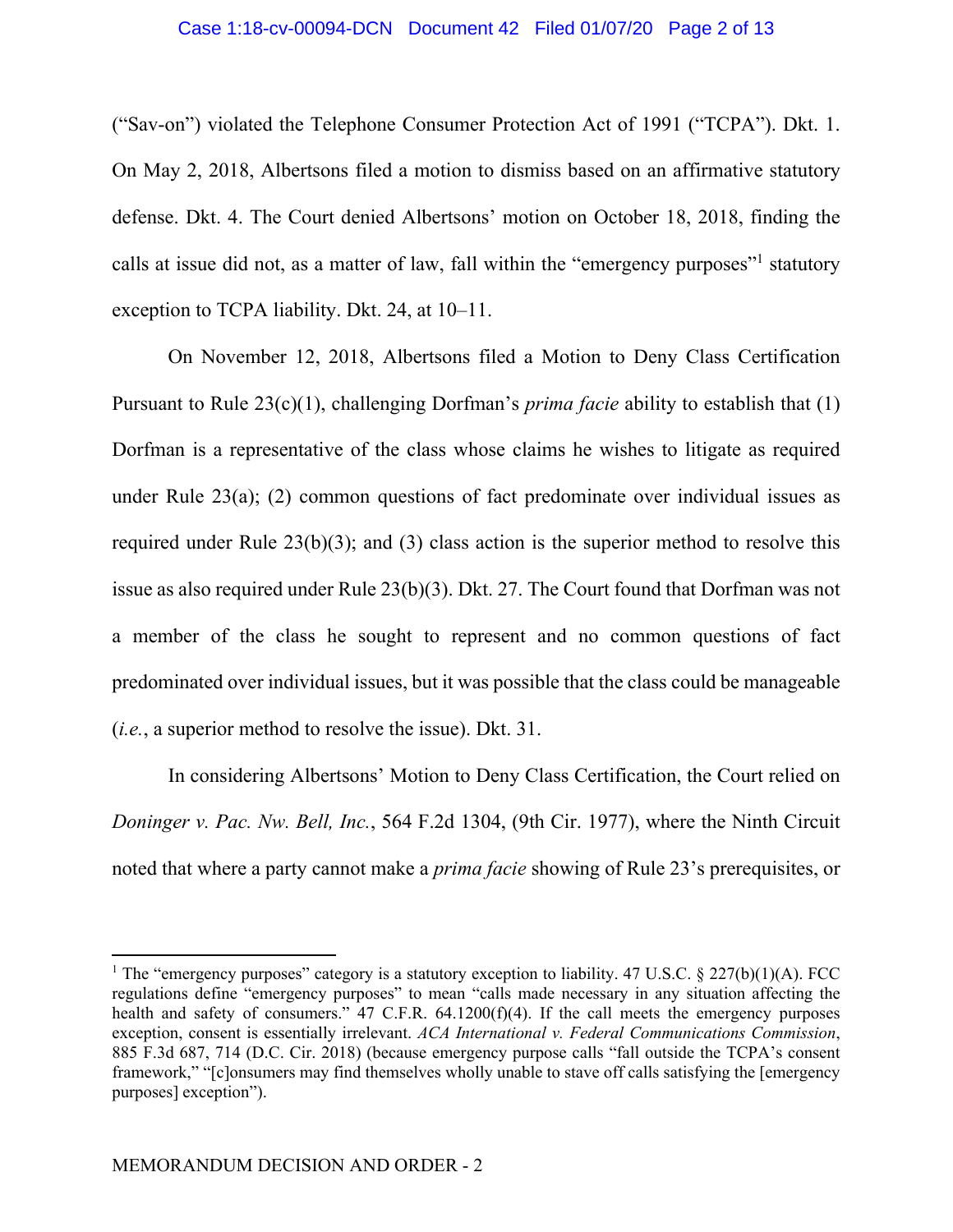### Case 1:18-cv-00094-DCN Document 42 Filed 01/07/20 Page 3 of 13

show that discovery measures probably would produce information that substantiated the class action allegations, class certification may be properly denied without discovery. *Id*. at 1313. As Dorfman had failed to make a *prima facie* showing of Rule 23's prerequisites and had not attempted to show that discovery measures were likely to produce persuasive information substantiating the class action allegations, the Court denied class certification without discovery. However, because the Court thought it possible that Dorfman could define its class in a way that complied with Rule 23, it granted Dorfman leave to amend.

Dorfman filed his First Amended Class Action Complaint on March 18, 2019. Dkt. 33. Once again, Dorfman brings this action under the TCPA on behalf of himself and all others similarly situated who received robocalls from, or on behalf of, Albertsons.

Dorfman alleges that he received a call from, or on behalf of, Albertsons for him to pick up an "order" that he had never placed at Sav-on. More specifically, he alleges that he: (1) is not a customer of Sav-on; (2) has never given Sav-on consent to call his wireless number; (3) received approximately 21 automated phone calls on his cell phone from Defendant beginning on or around June 12, 2017, regarding a prescription ready for pickup and belonging to an unknown third party; and (4) has asked Defendant to stop calling him. *Id.* at  $\P$  2. Approximately seven calls were received after July 10, 2017, when Dorfman had "asked Defendant to stop calling him." *Id*.

Pending before the Court is Albertsons' Second Motion to Deny Class Certification Pursuant to Rule 23(c)(1) filed on March 27, 2019. Dkt. 34.

### **III. STANDARD OF REVIEW**

Under the Federal Rules of Civil Procedure, a court may certify a class if the class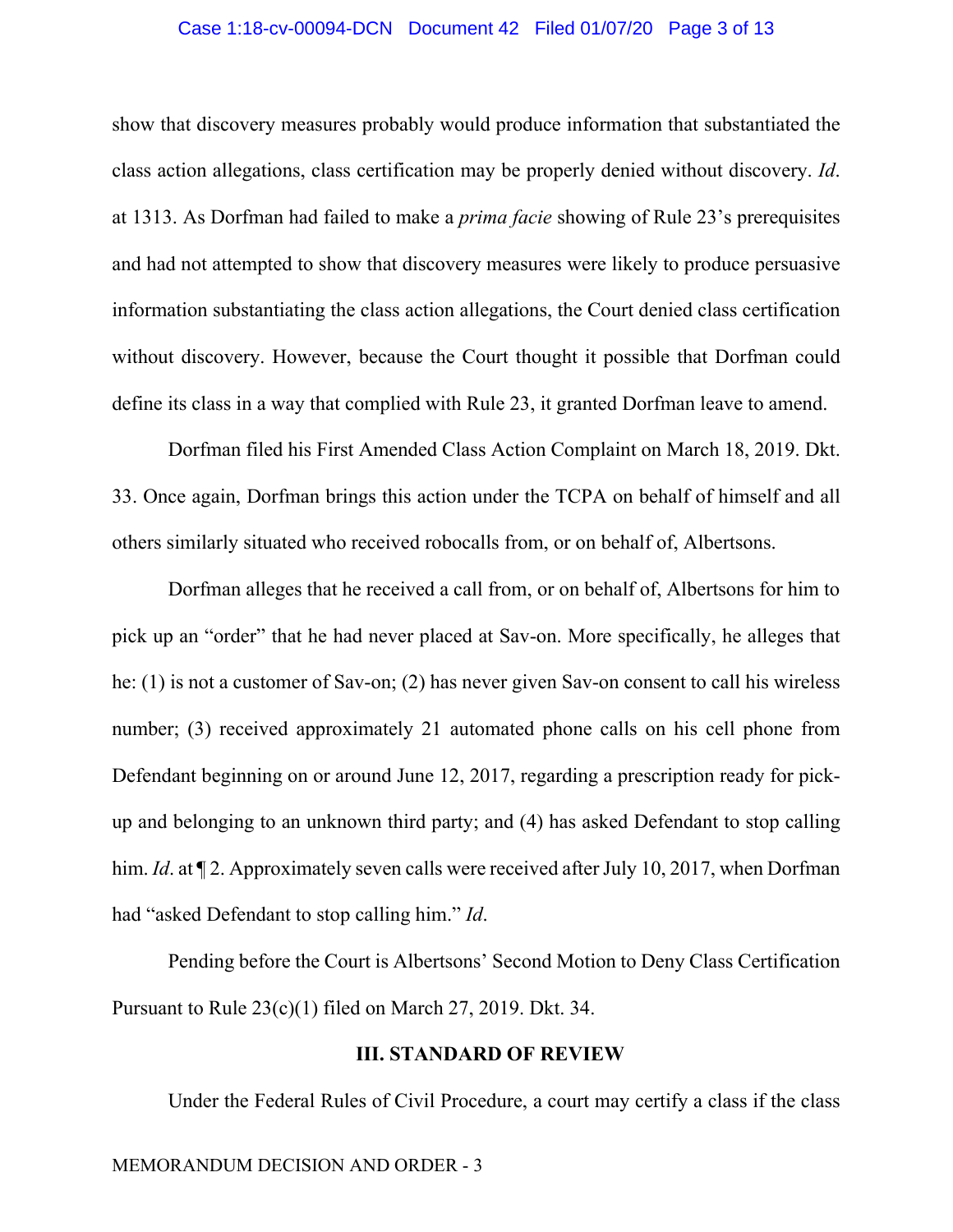### Case 1:18-cv-00094-DCN Document 42 Filed 01/07/20 Page 4 of 13

meet the numerosity, commonality, typicality, and adequacy prerequisites of Rule 23(a). Fed. R. Civ. P. 23(a). In addition to meeting these four requirements of Rule 23(a), class actions must fall within one of the three types specified in Rule 23(b). The district court's Rule 23(a) and (b) analysis must be "rigorous." *Comcast Corp. v. Behrend*, 569 U.S. 27, 33 (2013) (quoting *Wal-Mart Stores, Inc. v. Dukes*, 564 U.S. 338, 351 (2011)). The party seeking certification bears the burden of showing that each of the four requirements of Rule 23(a) and at least one of requirements of Rule 23(b) have been met. *Id.*

Courts are required to determine whether to certify the action as a class action at "an early practicable time." Fed. R. Civ. P. 23(c)(1). District courts have "broad discretion" to control the class certification process and to determine whether discovery will be permitted. *Vinole v. Countrywide Home Loans, Inc.*, 571 F.3d 935, 942 (9th Cir. 2009). A party seeking class certification is "not always entitled to discovery on the class certification issue," but in some cases "the propriety of a class action cannot be determined . . . without discovery." *Id*. The "better and more advisable practice" for a district court is to provide litigants "an opportunity to present evidence regarding whether a class action is maintainable." *Id*. "Yet where the plaintiffs fail to make even a prima facie showing of Rule 23's prerequisites . . . the burden is on the plaintiff to demonstrate that discovery measures are likely to produce persuasive information substantiating the class action allegations." *Doninger*, 564 F.2d at 1313. In those circumstances, class certification may be properly denied without discovery. *Id*.

### **IV. DISCUSSION**

Here, neither party contests that Dorfman meets the requirements of Rule 23(a) to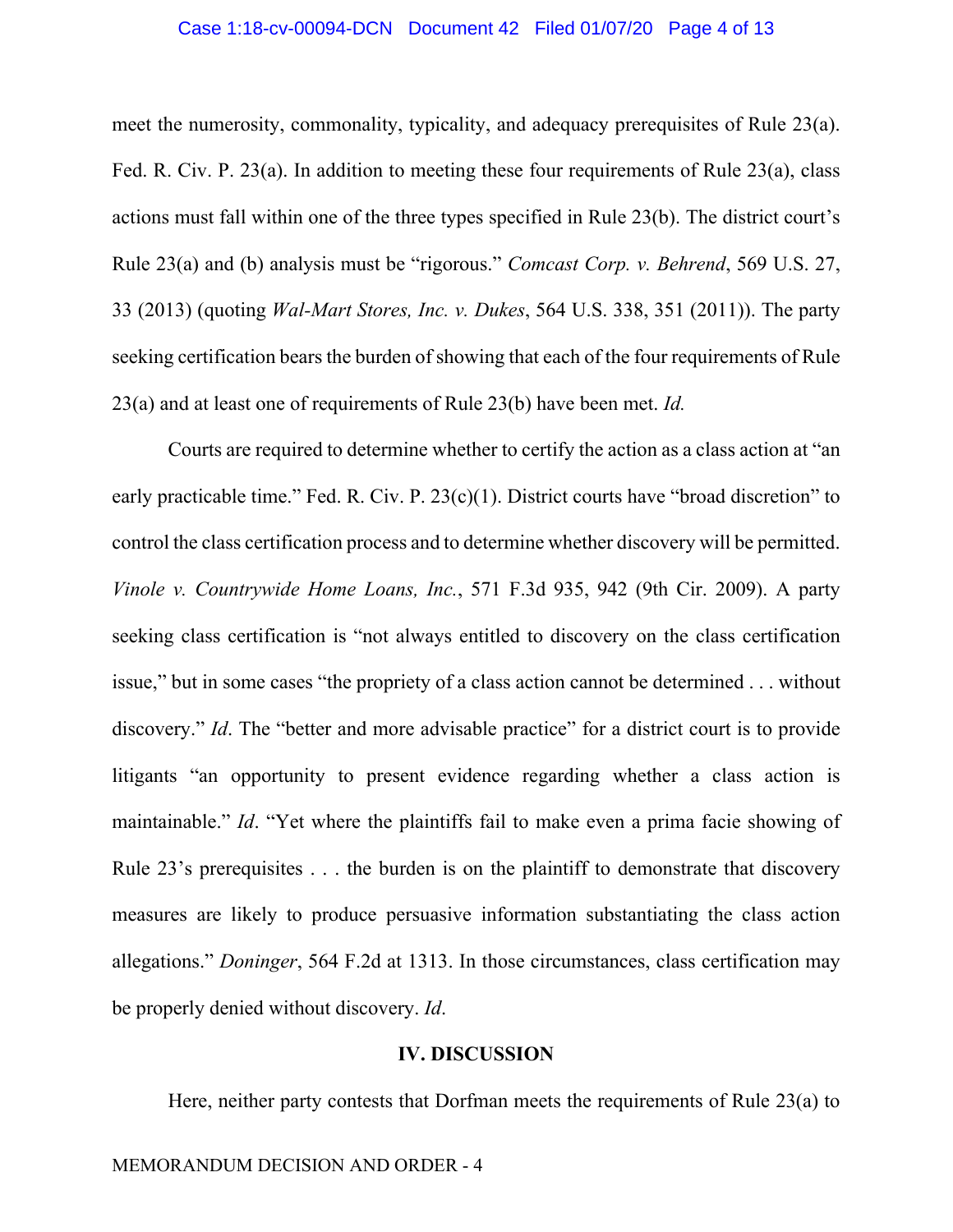### Case 1:18-cv-00094-DCN Document 42 Filed 01/07/20 Page 5 of 13

be a class representative. Rather, Albertsons predominately challenges Dorfman's *prima facie* ability to establish that his newly proposed overall class and two sub-classes satisfy Rule 23(b)(3). Dkt. 34-1, at 3 n.1 (Albertson's "motion challenges only specific aspects of Plaintiff's class definition and Plaintiff's ability to satisfy Rule 23(b)(3)'s predominance requirement."). Dorfman contends he has met his burden and, furthermore, that he can show discovery measures that are likely to produce persuasive information substantiating the class action allegations. Dkt. 39.

Because Albertsons narrowly focuses its class certification challenge, the Court will focus its review on whether Dorfman has sufficiently amended his proposed class definitions to either satisfy Rule 23(b)(3)'s predominance inquiry or meet his burden of showing that discovery measures are likely to produce persuasive information to substantiate his class action allegations.

### **A. Plaintiff's** *Prima Facie* **Ability to Satisfy Rule 23(b)(3)**

The Rule 23(b)(3) predominance inquiry asks trial courts to "make a global determination of whether common questions prevail over individualized ones." *Torres v. Mercer Canyons Inc.*, 835 F.3d 1125, 1134 (9th Cir. 2016). For purposes of this analysis, "[a]n individual question is one 'where members of a proposed class will need to present evidence that varies from member to member,' while a common question is one where 'the same evidence will suffice for each member to make a *prima facie* showing [or] the issue is susceptible to generalized, class-wide proof.'" *Tyson Foods v. Bouaphakeo*, 136 S. Ct. 1036, 1045 (2016) (quoting 2 W. Rubenstein, Newberg on Class Actions § 4:50, 196–97 (5th ed. 2012)). The party seeking certification "bears the burden of showing that common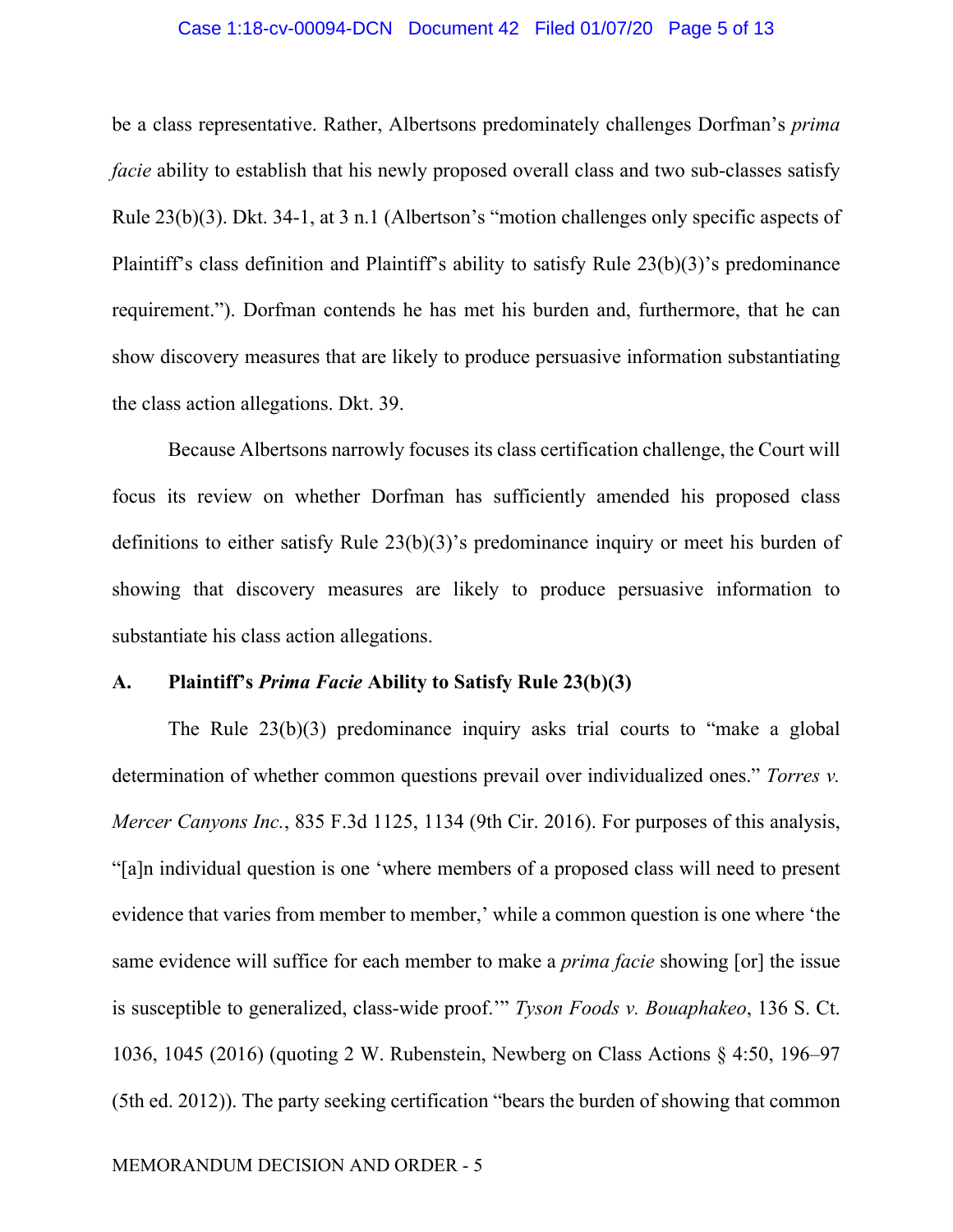questions of law or fact predominate." *Zinser v. Accufix Research Inst., Inc.*, 253 F.3d 1180, 1188 (9th Cir. 2001), opinion amended on denial of reh'g, 273 F.3d 1266 (9th Cir. 2001).

## *1. Predominance of Individualized Issues of Common Questions of Fact: The Overall Class*

Dorfman defines the overall class in his First Amended Complaint as:

All natural persons within the United States who, within the four years prior to the filing of the original Complaint in this matter, Defendant called or caused to be called, through the use an artificial or prerecorded voice, where such person was not listed in Defendant's records as the intended recipient of the call(s).

Dkt. 33, ¶ 33.<sup>2</sup>

 $\overline{a}$ 

Albertsons argues that class certification should be denied because no common issue predominates. Dkt. 34-1, at 6. Specifically, it contends that Dorfman's class definitions "suffer from the identical emergency purposes defect that resulted in the denial of his first putative class." *Id*.

On the other hand, Dorfman contends that "whether the general 'emergency purposes' exception can apply notwithstanding the specific FCC exception for prescription pick-up robocalls (and Defendant's failure to meet the requirements of the specific exception) is a question capable of a common answer for the entire main class." Dkt. 39, at 9. This question is similar to Dorfman's articulated common question for his first class

 $2$  None of Dorman's class definitions explicitly mention that the calls he is concerned about are prescription calls from Sav-on made by, or on behalf of, Albertsons. However, Dorfman's own complaint and all of the briefing related to the class certification make clear that he is focused on prescription robocalls. Thus, the Court will treat his definition as such, rather than as an overbroad class that relates to all robocalls made by, or on behalf of, Albertsons from 2014 to 2018.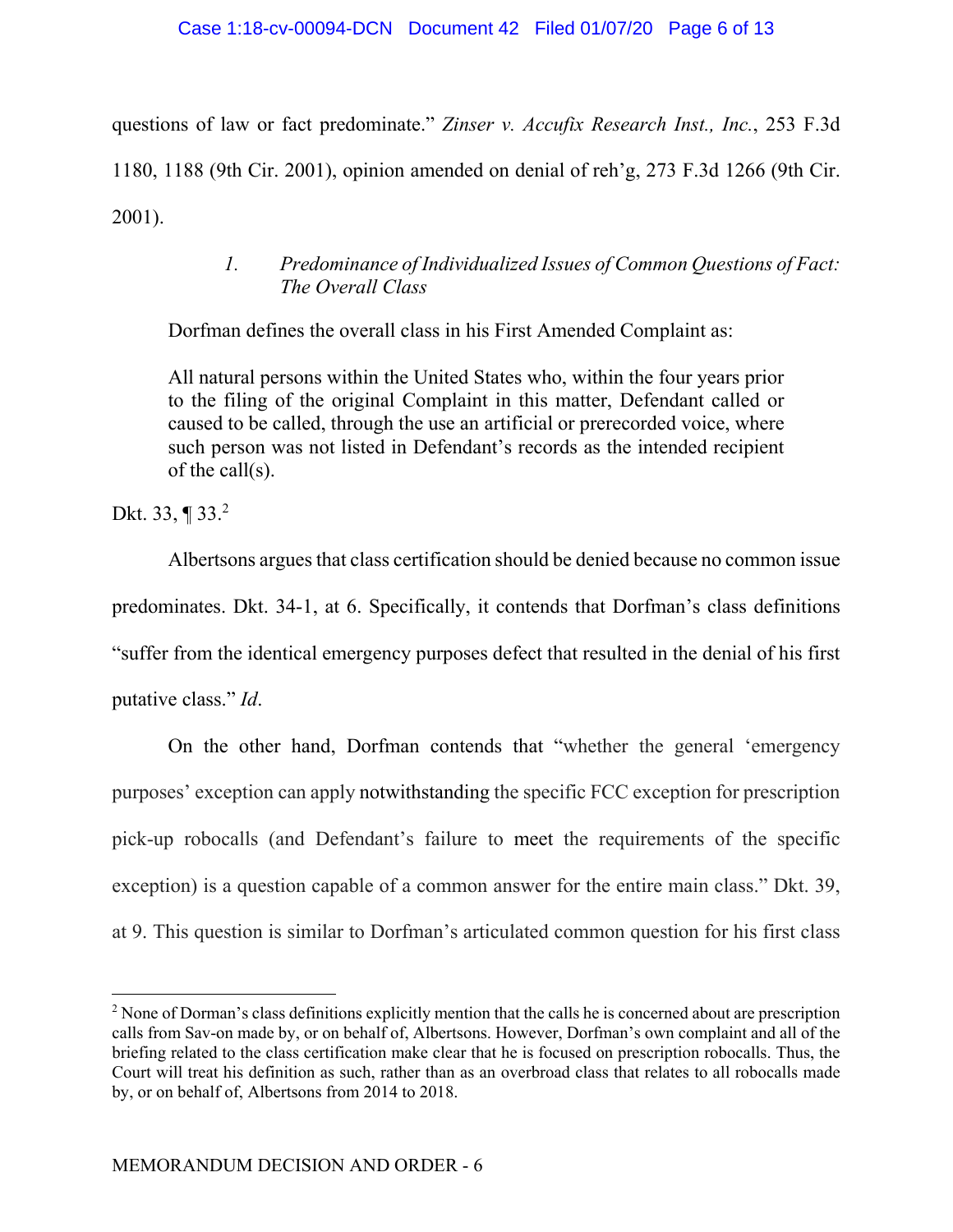### Case 1:18-cv-00094-DCN Document 42 Filed 01/07/20 Page 7 of 13

definition. *See* Dkt. 27, at 4 ("Whether such wrong number robocalls fall within the emergency purpose exception (or any other exception) is a common question for the entire class."). To support his argument that a common issue predominates his amended class definitions, Dorfman again argues that the emergency purposes exception to TCPA liability does not apply to prescription pick-up robocalls (Dkt. 39, at 8–9), ignoring the Court's prior order.

The Court previously ruled that the emergency purposes exception may apply to prescription pick-up robocalls. Dkt. 24, at 10–11 ("Clearly, some prescription notification calls fall within the emergency purposes ambit."). The emergency purposes exception, a statutory exception to TCPA liability, applies to "calls made necessary in any situation affecting the health and safety of consumers." 47 C.F.R. 64.1200(f)(4). If a call falls within the emergency purposes ambit, then it is outside of TCPA's consumer consent-based framework. *ACA International v. Federal Communications Commission*, 885 F.3d 687, 714 (D.C. Cir. 2018).

As this Court held in two prior orders, the application of the emergency purposes exception is a fact-specific, individualized question. Dkt. 24 at 11; Dkt. 31, at 9. For example, some intended recipients of prescription robocalls may be ordering medicine whose absence would significantly impact their ongoing health. Accordingly, this Court denied class certification because it would need to make individualized inquiries into the circumstances and content of wrong number calls that class members received to determine if the messages fell within a TCPA exception. Dkt. 31, at 9.

### MEMORANDUM DECISION AND ORDER - 7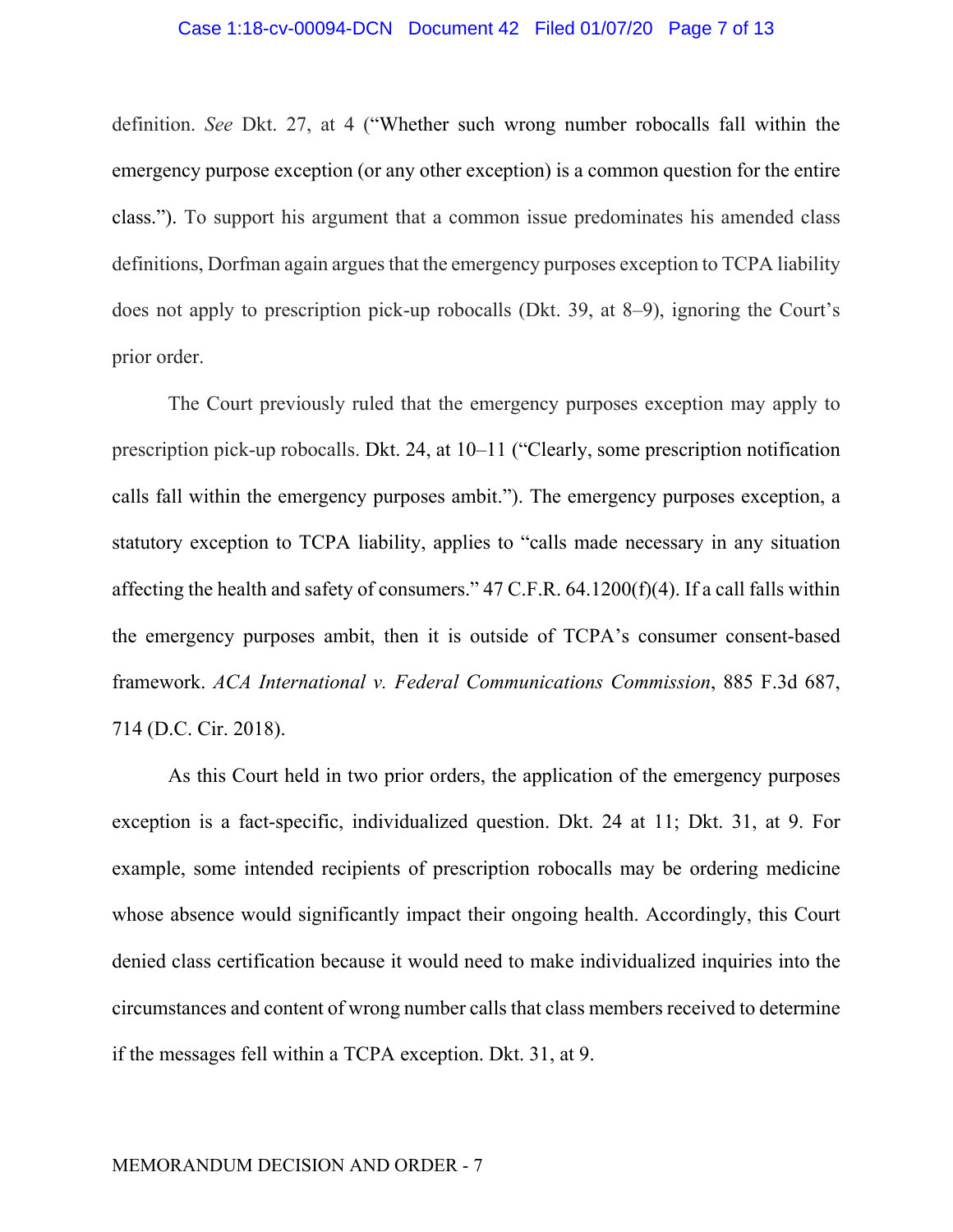### Case 1:18-cv-00094-DCN Document 42 Filed 01/07/20 Page 8 of 13

Dorfman has not cured this deficiency in his amended class definition. No common questions prevail over individualized ones because the Court would need to make individualized inquiries into the circumstances and content of wrong number calls that class members received to determine if the messages fell within a TCPA exception. Additionally, for all non-emergency purposes calls, members of the proposed class would need to present evidence that they did not consent to the call. Dkt. 24, at 11; Dkt. 31, at 9. As class members would need to present evidence that varies from member to member, the issue is not susceptible to generalized, class-wide proof. No common question of fact predominates Dorfman's Class definition.

> *2. Predominance of Individualized Issues of Common Questions of Fact: Sub-Class No. 1*

Dorfman defines Sub-Class No. 1 as:

All natural persons within the United States who, within the four years prior to the filing of the original Complaint in this matter, Defendant called or caused to be called *two (2) or more times* through the use of an artificial or prerecorded voice, where such person was not listed in Defendant's records as the intended recipient of the calls.

Dkt. 33, ¶ 34 (emphasis added). The definition of Sub-Class No. 1 is identical to the overall class definition, except for the addition that Albertsons robocalled class members two or more times. The proposed Sub-Class No. 1 members would have to submit more evidence than the overall class members, as they would need to provide either testimony or documentation that they had been called two or more times by Albertsons. Similar to Dorfman's overall class definition, no common question of fact predominates Dorfman's Sub-Class No. 1 definition.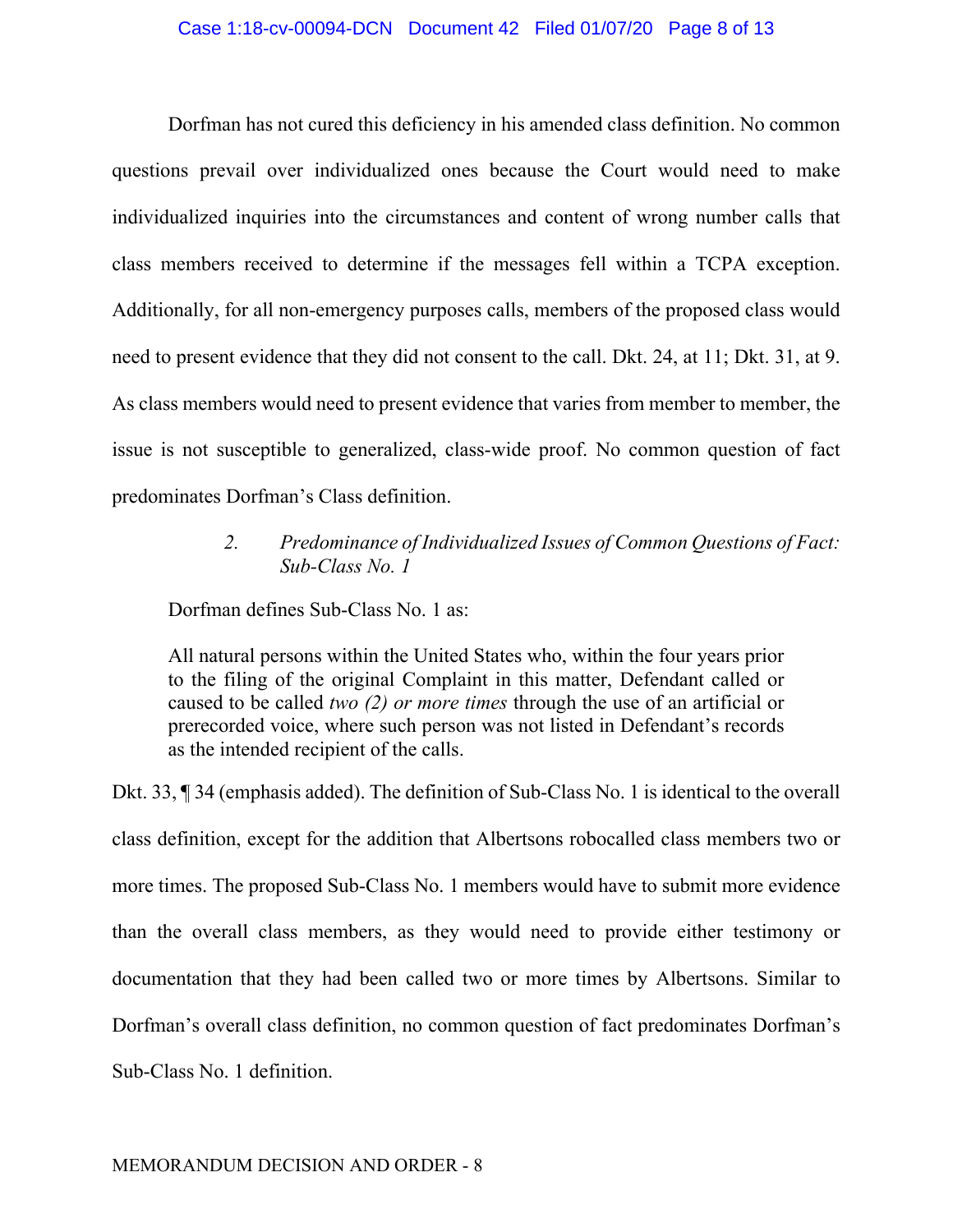*3. Predominance of Individualized Issues of Common Questions of Fact: Sub-Class No. 2* 

Dorfman defines Sub-Class No. 2 as:

All natural persons within the United States who, within the four years prior to the filing of the original Complaint in this matter, Defendant called or caused to be called through the use of an artificial or prerecorded voice, where such person was not listed in Defendant's records as the intended recipient of the calls, *and after the called party requested of Defendant that no calls be made.*

Dkt. 33, ¶ 35 (emphasis added). This definition adds a new clause to the overall class definition. Thus, Sub-Class No. 2 specifies that the class would only include members that Albertsons continued to call after proposed class members requested it to stop calling.

As the Court previously held, calls made to individuals who previously notified the caller that they do not want prescription notifications "cannot be deemed to be either 'necessary' or an 'emergency.'" *Id*. at 10. However, whether class members had requested a call to stop—the unique characteristic of Sub-Class No. 2—requires an additional individualized inquiry into when and how they notified Defendant to stop calling them. Dkt. 31, at 9. As seen in this case, this inquiry is fact specific: Dorfman provided information as to when and how he requested Albertsons to stop calling him.

Because the Court would also need to make individualized inquiries into the circumstances and content of the calls other class members received, the Court agrees with Defendant that no common question predominates the issue, as the Sub-Class No. 2 is currently defined, as required under Rule 23(b)(3).

### **B. Plaintiff's Ability to Demonstrate a Need for Discovery**

Even if a plaintiff cannot make a *prima facie* showing that its class definition meets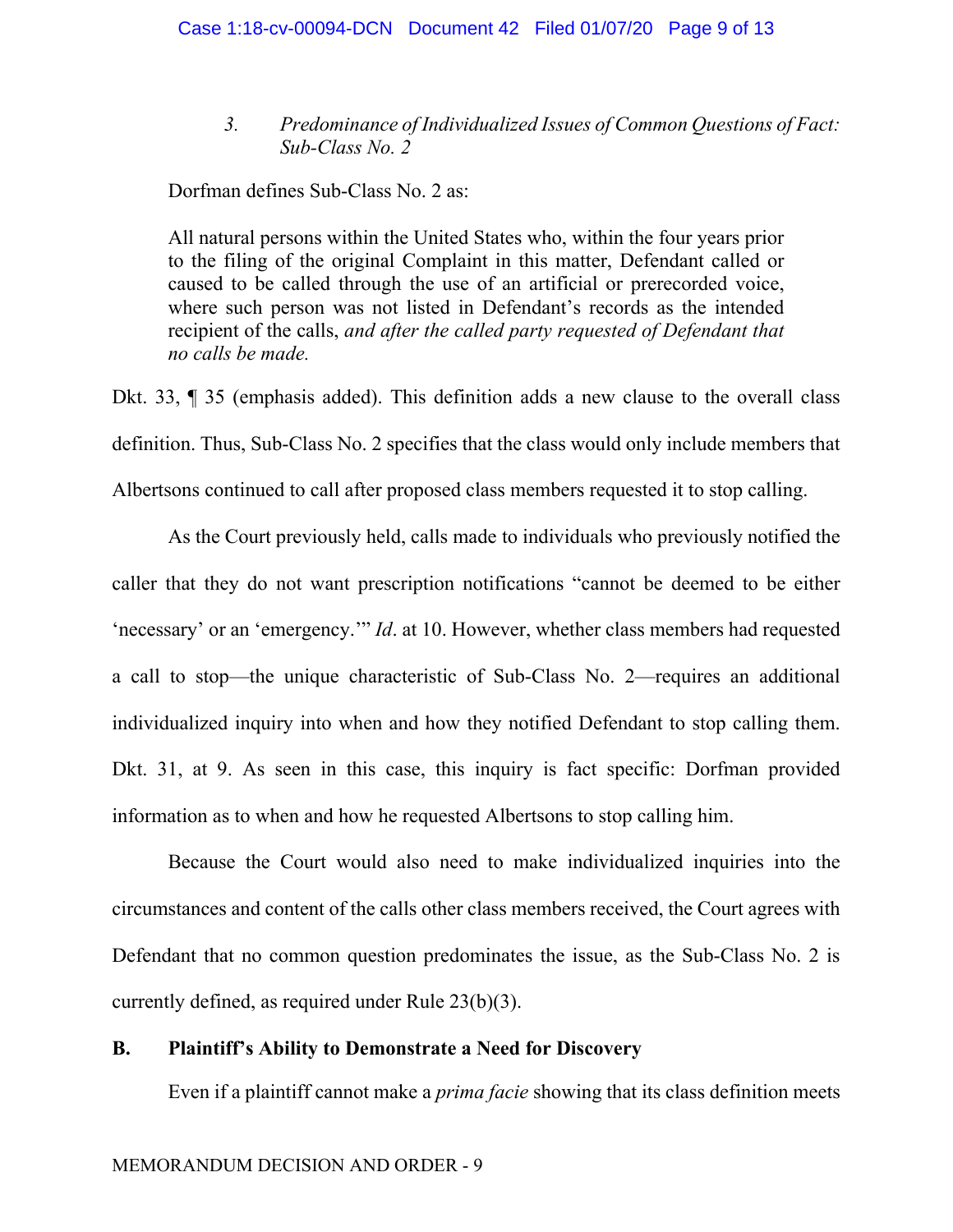### Case 1:18-cv-00094-DCN Document 42 Filed 01/07/20 Page 10 of 13

Rule 23's benefits, class certification should only be denied without discovery if the plaintiff cannot show that discovery measures are likely to produce persuasive information substantiating the class action allegations. *Doninger v. Pac. Nw. Bell, Inc.*, 564 F.2d 1304, 1313 (9th Cir. 1977). Ultimately, "[w]hether or not discovery will be permitted in a case of this nature lies within the sound discretion of the trial court." *Id*. at 1312–13 (9th Cir. 1977) (internal citations omitted). In making this determination, "courts look to the need for discovery, the time required, and the probability that discovery will provide necessary factual information." *Id*.

In *Doninger*, the Ninth Circuit found that the plaintiffs did not meet this burden because they rested solely upon the submission of interrogatories and "admitt[ed] that they made no attempt to obtain depositions from knowledgeable [authorities of the defendant] located nearby and readily available." *Id*. The Ninth Circuit affirmed the district court's denial of discovery even though, "the necessary antecedent to the presentation of evidence is, in most cases, enough discovery to obtain the material, especially when the information is within the sole possession of the defendant." The Ninth Circuit reaffirmed its *Doninger* holding in *Mantolete v. Bolger*, 767 F.2d 1416 (9th Cir. 1985). Relying on *Doninger*, the *Mantolete* court held that a district court did not abuse its discretion by denying precertification discovery where the plaintiff merely relied on "two other complaints filed elsewhere" by similar plaintiffs against the same defendant to demonstrate a likelihood that discovery would substantiate class allegations. *Mantolete*, 767 F.2d at 1425.

As Dorfman failed to make a *prima facie* showing under Rule 23(b)(3), he has the burden of demonstrating that discovery measures are likely to produce persuasive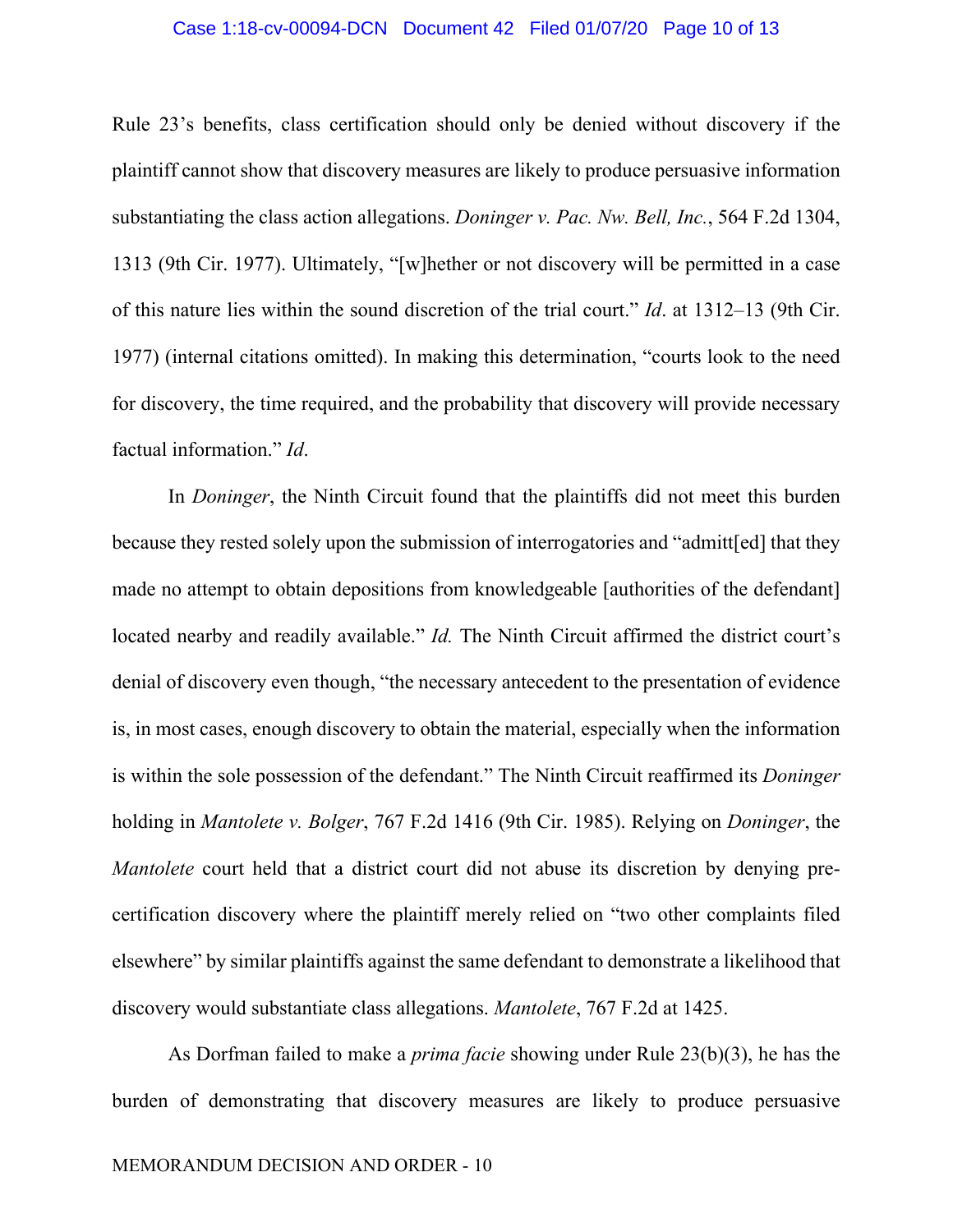### Case 1:18-cv-00094-DCN Document 42 Filed 01/07/20 Page 11 of 13

information substantiating the class action allegations. In his response to Albertson's first motion to deny class certification, Dorfman did not discuss how potential discovery measures were likely to produce such information. Rather, he relied on the Ninth Circuit's guidance that class certification should generally be determined based on a fully-developed record after discovery. *See generally* Dkt. 27. As a result, the Court did not analyze whether he had met his burden of demonstrating that discovery measures were likely to produce persuasive information substantiating the class action allegations.

In response to Albertsons' second motion to dismiss, Dorfman briefly brings up the potential benefits of discovery. In doing so, he cites to two cases: *Brown v. DirectTV, LLC*, 330 F.R.D. 260 (C.D. Cal. 2019), and *Knapper v. Cox Commc'ns, Inc.*, 329 F.R.D. 238 (D. Ariz. 2019).

In *Brown*, a plaintiff brought a TCPA case against a broadcast satellite service provider for its debt-collecting calls. The *Brown* court found that the plaintiff had made a showing that her class definition met Rule 23's requirements and certified the class. It also held that the plaintiff's methodology for identifying class members were adequate. The plaintiff had proposed identifying class members by cross-referencing call logs to the defendant's receivables management system, provided evidence that defendants likely has an internal coding scheme recording "wrong numbers" in their call logs, and suggested a series of other discovery methods. *Id.* at 273–74. The defendants provided specific objections as to why the proposed methods would or would not work due to industry practices, which the district court evaluated and ultimately discarded. *Id*.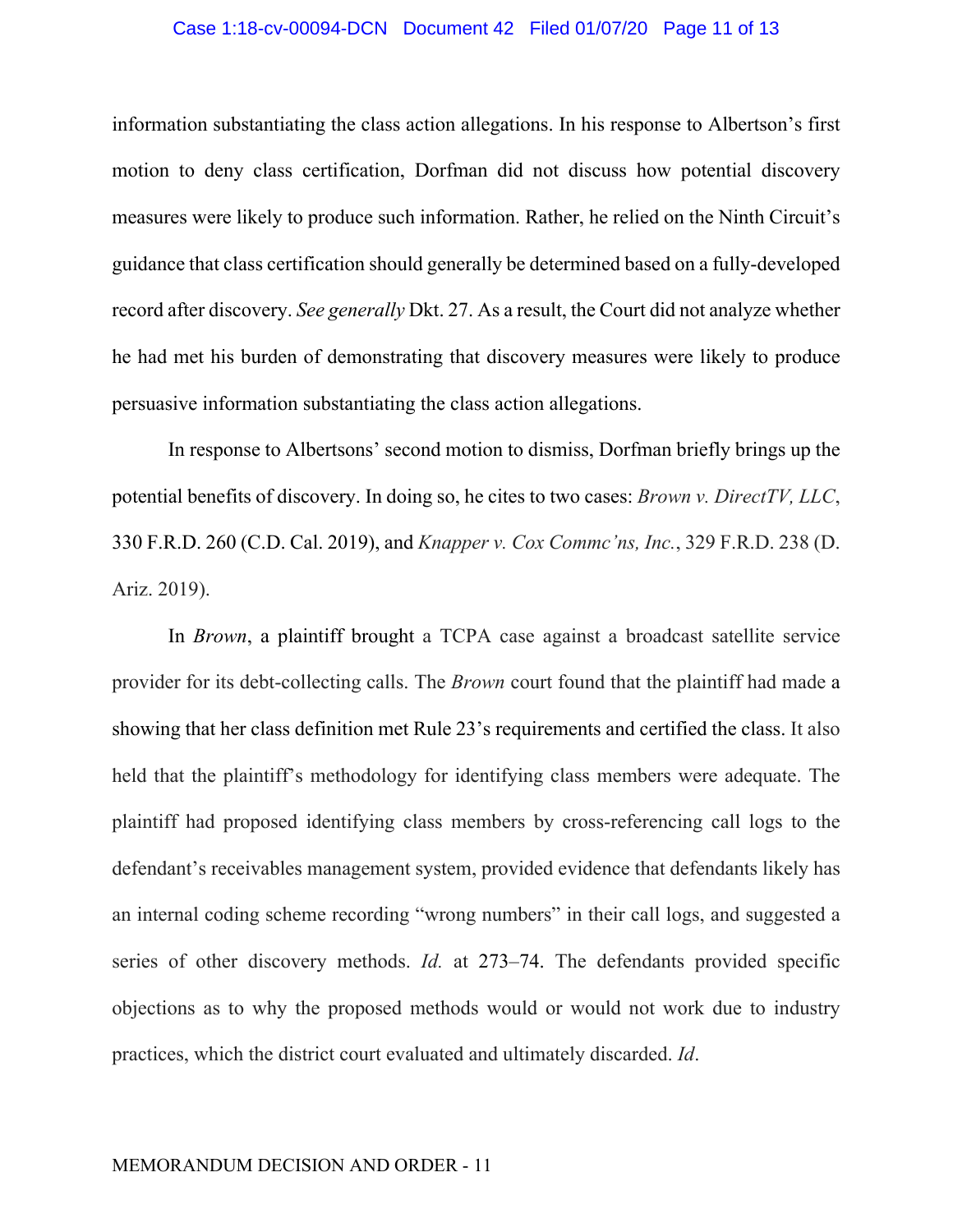### Case 1:18-cv-00094-DCN Document 42 Filed 01/07/20 Page 12 of 13

Similarly, in *Knapper*, the district court certified the class after finding that the plaintiff had adequately shown that her class definitions met Rule 23's requirements. 329 F.R.D. 238. In that case, the plaintiff sued a telecommunications service provider for making "non-emergency" debt collecting robocalls to wrong numbers. *Id.* at 240. In its certification opinion, the *Knapper* court found that the plaintiff's proposed discovery methodology was workable. *Id*. at 244. The plaintiff's expert provided in-depth analysis on how reverse lookups could be utilized to resolve consent or lack of consent on a classwide basis, providing a seven-step process. *Id*. at 244. The district court reviewed both parties' expert opinions on how plaintiffs' proposed discovery would lead to class-wide resolution and ultimately determined the plaintiff's plan would aid class definition.

In contrast, Dorfman has not shown that his class definition meets Rule 23's requirements. Further, he provides no methodology, expert testimony, or plans on how he would use discovery to solve consent, or lack of consent, on a class-wide basis. He states that the Court should allow him to "review Defendant's records, understand its automated call procedures, and identify a methodology for determining class membership based on common evidence and methods . . . ." Dkt. 39, at 5. After citing to *Brown* and *Knapper*, Dorfman concludes by saying he "asks for nothing more at this stage than to conduct discovery, including to identify how Defendant's records can be used to determine class and subclass membership and to otherwise confirm that this case can proceed on a classwide basis," so that "the parties can brief the Court on class certification based on a fleshedout record" at the conclusion of discovery. *Id*. at 6. He proposes no methodology for such discovery. The Court finds that Dorfman has failed to meet his burden of demonstrating